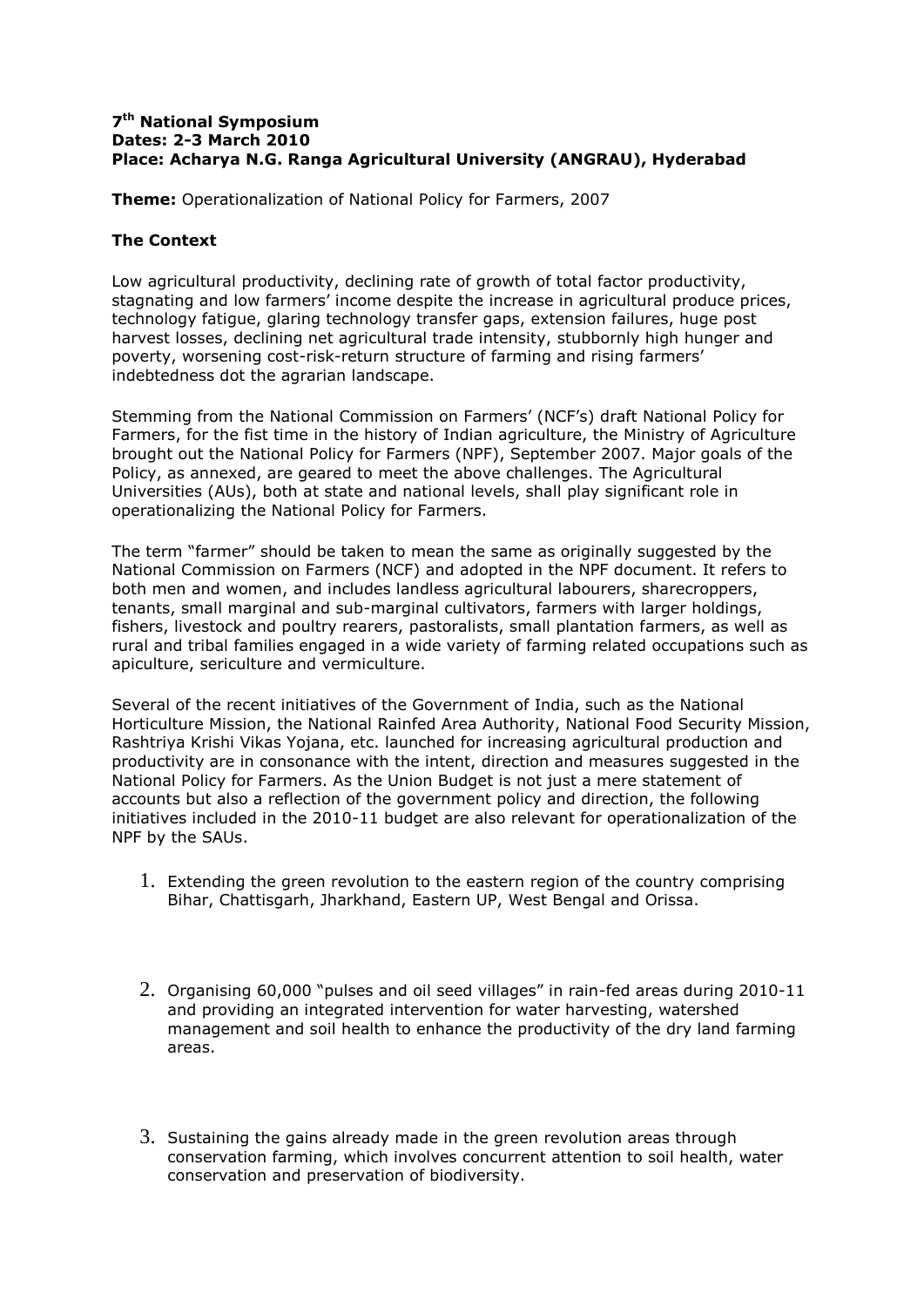- 4. Operationalising a nutrient-based subsidy policy for fertilizer sector, which will lead to an increase in agricultural productivity and better returns for the farmers, and overtime reduce the volatility in demand for fertilizer subsidy and contain the subsidy bill.
- 5. Addressing the issue of opening up of retail trade to help in bringing down the considerable difference between farmgate, wholesale and retail prices and augmenting the storage capacity.
- 6. Setting up five more mega food parks in addition to the ten mega food parks projects already being set up.
- 7. Making available external commercial borrowings for cold storage or cold room facility, including for farm level pre-cooling, for preservation or storage of agricultural and allied produce, marine products and meat.
- 8. Establishing National Clean Energy Fund for funding research and innovative projects in clean energy technologies.
- 9. Providing additional central assistance for drought mitigation in the Bundelkhand region.
- 10. Meeting the specific needs of women farmers through the Mahila Kisan Sashaktikaran Pariyojana as a sub-component of the National Rural Livelihood Mission.

Government's emphasis on credit support to farmer, National Ganga River Basin Authority, enhanced spending on social sector, development of rural infrastructure, enhanced allocation for Mahatma Gandhi National Rural Employment Guarantee and to Bharat Nirman is also appreciated as these will facilitate universities' effort towards implementation of the NPF.

#### **Recommendations**

#### **1. Extension**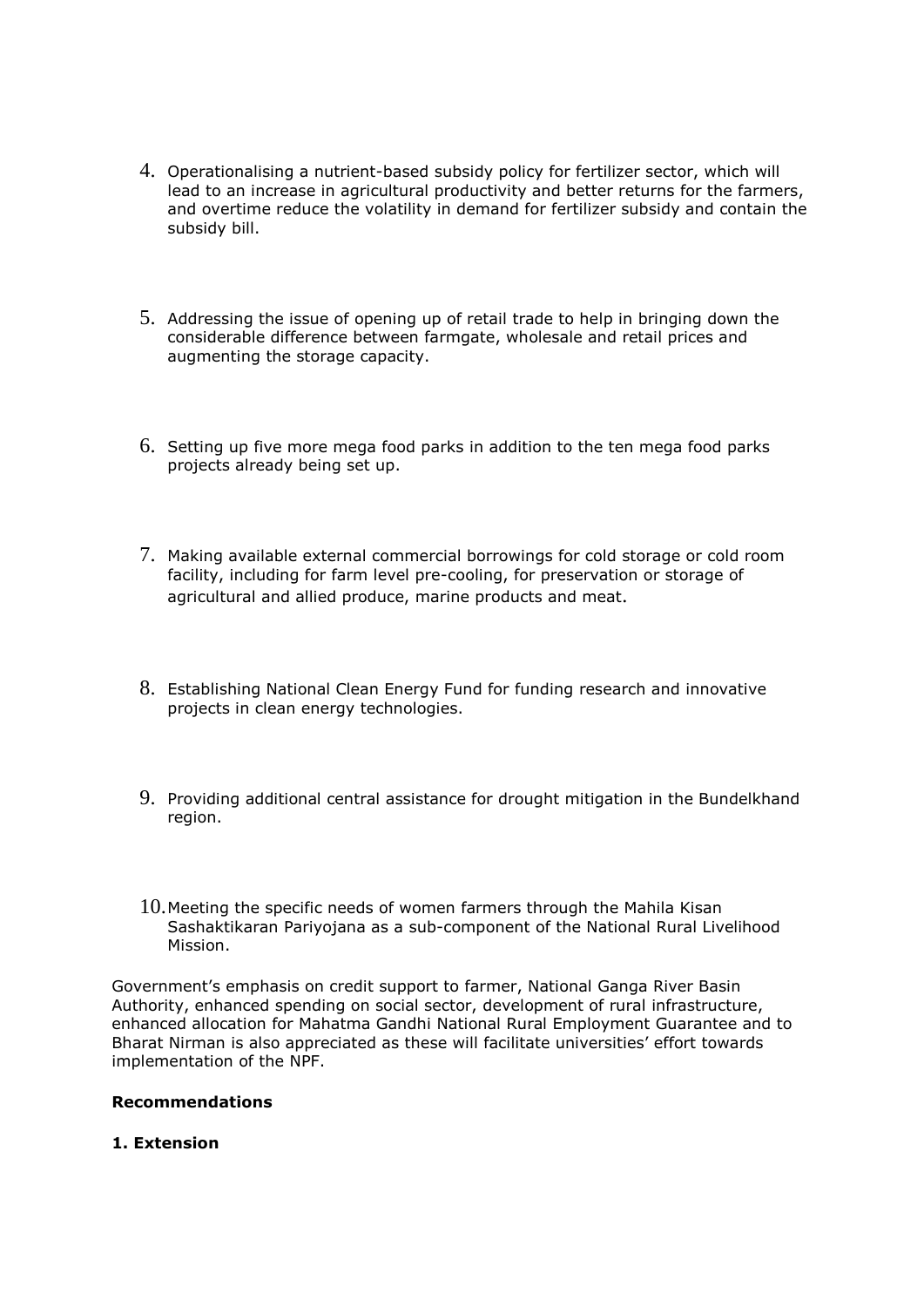The State Agricultural Universities (SAUs) and the Deemed Agricultural Universities (DAUs), generally by-passed by concerned government departments, play only a peripheral role in planning, priority setting, and programme development and implementation for agricultural and rural transformation, especially at district and imcro levels. On the other hand, it was noted that the ANGRAU is successfully playing a lead role in integrating the various planning and implementation activities related to extension and technology transfer at district level in Andhra Pradesh by establishing District Agricultural Technology Centres in close cooperation of and consultation with concerned stakeholders, especially the district authorities, agricultural development department and Panchayat Raj Institutions (PRIs).

The ANGRAU experience should be critically documented and all states should adapt and implement it as per their needs and capacities to ensure their involvement in the grassroots planning and implementation processes. The Vice Chancellor of ANGRAU may coordinate and monitor this activity through IAUA. A small committee may be established to prepare a framework and set of guidelines for establishing the proposed district-level institution under the control of concerned SAU within the next six months with due consideration of ongoing programmes, existing institutions and funding arrangements.

In particular, Sarpanch Melas should be regularly organized by SAUs for information sharing, awareness raising, feedback and promoting role of the grassroots institutions in operationalization of the NPFs. Wherever feasible, help may also be sought of religious preachers/leaders in raising the awareness and disseminating new agricultural knowledge and technologies.

### **2. Technology Transfer**

Appreciating the differentiated approach of the Government for providing additional funds to enhance income, food, nutritional and livelihood securities through extending and consolidating the Green Revolution to the eastern region and by organizing thousands of pulses and oilseeds villages in rainfed areas, the corresponding SAUs should lead these initiatives by generating and transferring appropriate technologies for enhancing productivity in the resource-poor areas. The concerned universities in Uttar Pradesh and Madhya Pradesh should be supported to develop drought mitigation and adaptation strategies in the Bundelkhand region.

While efforts should be intensified for reviving the agricultural crescent of eastern India, the heartland of the Green Revolution (Punjab, Haryana and Western U.P.), which has been contributing the bulk of the national food buffer stocks, should not be neglected and appropriate strategies and technologies should be developed by the Agricultural Universities in these areas for maintaining and further expanding the gains already made, particularly through promoting conservation agriculture.

Based on the successful adoption of the Model Farmer concept by some of the SAUs, it was recommended that all states should adopt this approach for speedy and effective transfer of technologies.

#### **3. Input Use**

The emphasis on nutrient-based fertilizer pricing and subsidy regimes to enhance balanced usage of fertilizers is a step in the right direction. Adequate budget should be allocated by the Union Government and part of it should be diverted to AUs for enriching the related extension services, knowledge base and software components to enhance nutrient use-efficiency. SAUs should develop clear cut and simple guidelines and make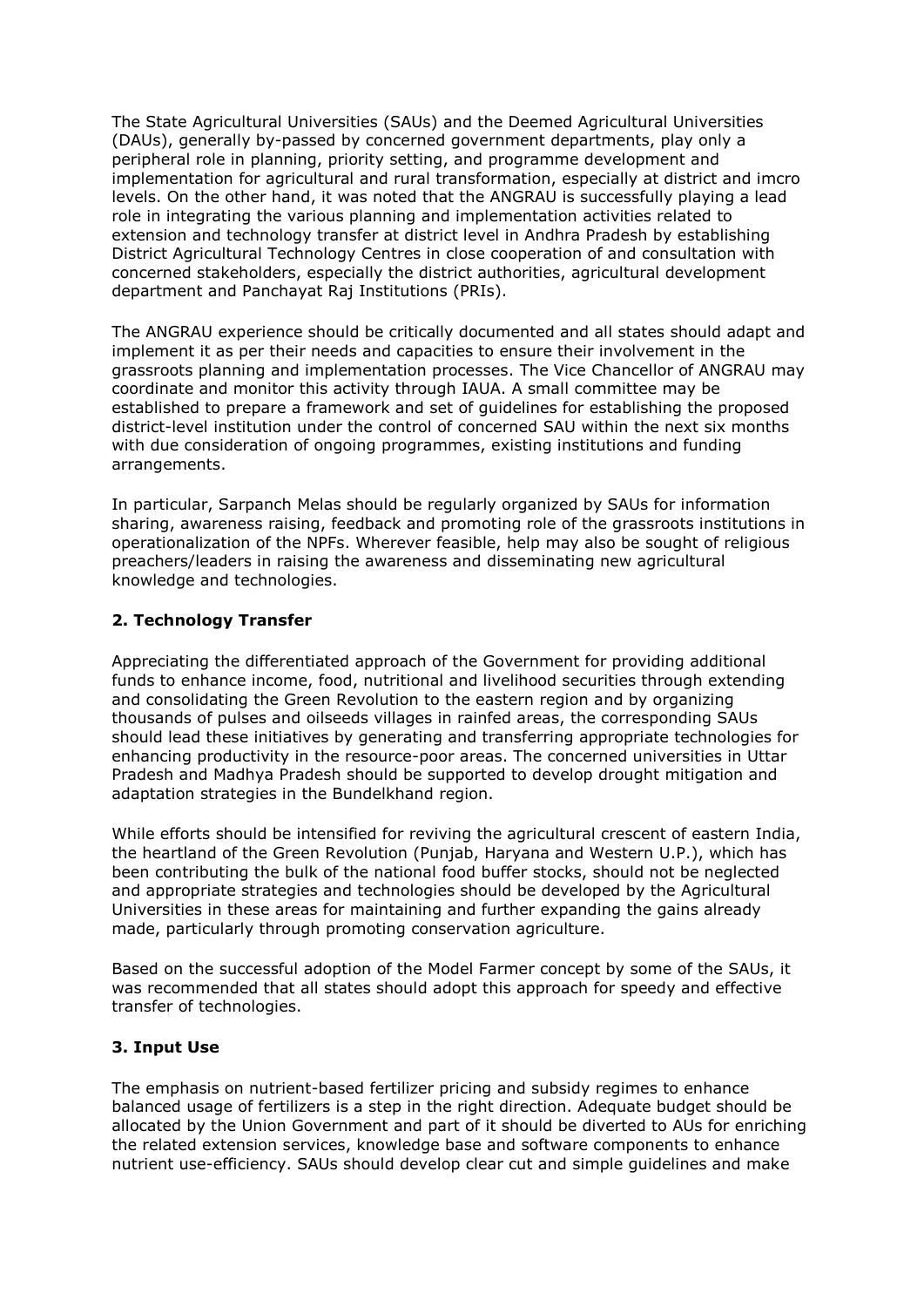them widely known for implementing the nutrient-based fertilizer pricing and subsidy policy.

The SAUs through the District Agricultural Technology Centres should lead revitalization and strengthening of soil testing capabilities in each district and foster collaborative effort of Departments of Agriculture and other related departments and concerned agencies. The ICAR should strengthen the KVKs to be the focal soil testing service centres. The facilities, equipment and human resources currently available for soil testing in Government departments should be transferred to SAUs. The ICAR should provide the needed additional fund and manpower for the purpose.

The Agricultural Universities with strong support from ICAR have been the main source of supplying nucleus, breeder and foundation seeds. However, the seed replacement rate for all major crops has been far below the desired level, especially in case of pulses and oilseeds, including soybean and groundnut. The universities should analyze the situation region-wise and commodity-wise and in collaboration with concerned government and private sector agencies should lead the national movement of assuring timely and adequate flow of quality seed from breeders' plots to farmers' fields. This role of the universities will provide healthy competition to the private sector and help moderate seed prices.

### **4. Post-Harvest Management and Value Addition**

The AUs should, on priority basis, strengthen and streamline their research, education and extension programmes on prevention of post-harvest losses and value addition for enhancing productivity, access to markets and net income of farmers and other along the production-consumption chain. All AUs should have incubation centres and windows of entrepreneurial development and should restructure and rename their KVKs as Krishi Vigyan and Udyog Kendras and benefit from the initiatives on food parks and cold chain development. Short-term trainings and diploma courses on post-harvest technologies and market linkage should be institutionalized for income, environmental and employment securities.

# **5. Management of Assets and Climate Change**

The urgency of ensuring resilience against climate change-induced vulnerability and the need for developing adaptation and mitigation strategies can hardly be overemphasized. Integrated farming system should become pivotal to the sustainable management of the natural and other resources and an economic stake should be created in conservation of resources. Interdisciplinary research for developing location specific farming systems and promoting conservation agriculture for concurrently improving and conserving soil, water, biodiversity and other resources should be undertaken by all SAUs.

All SAUs should assess the status of land/soil, water, agro-biodiversity, livestock, fisheries, agroforestry and other resources (as described in NCF reports) of their states/areas of jurisdiction, identify available technologies awaiting transfer, effect transfer of the proven technologies through the proposed district agricultural technology centres in partnership with the state departments, farmers' organizations and other stakeholders, and undertake research on priority areas to bridge the knowledge and information gaps. Dr. V.M. Mayande, Vice Chancellor, PDKV, Akola, will constitute and chair a National Committee on this subject which shall prepare a nation-wide programme on assets management with clearly defined outcomes, monitoring and timeframe. The IAUA will provide the secretariat support.

#### **6. Agricultural Research for Development**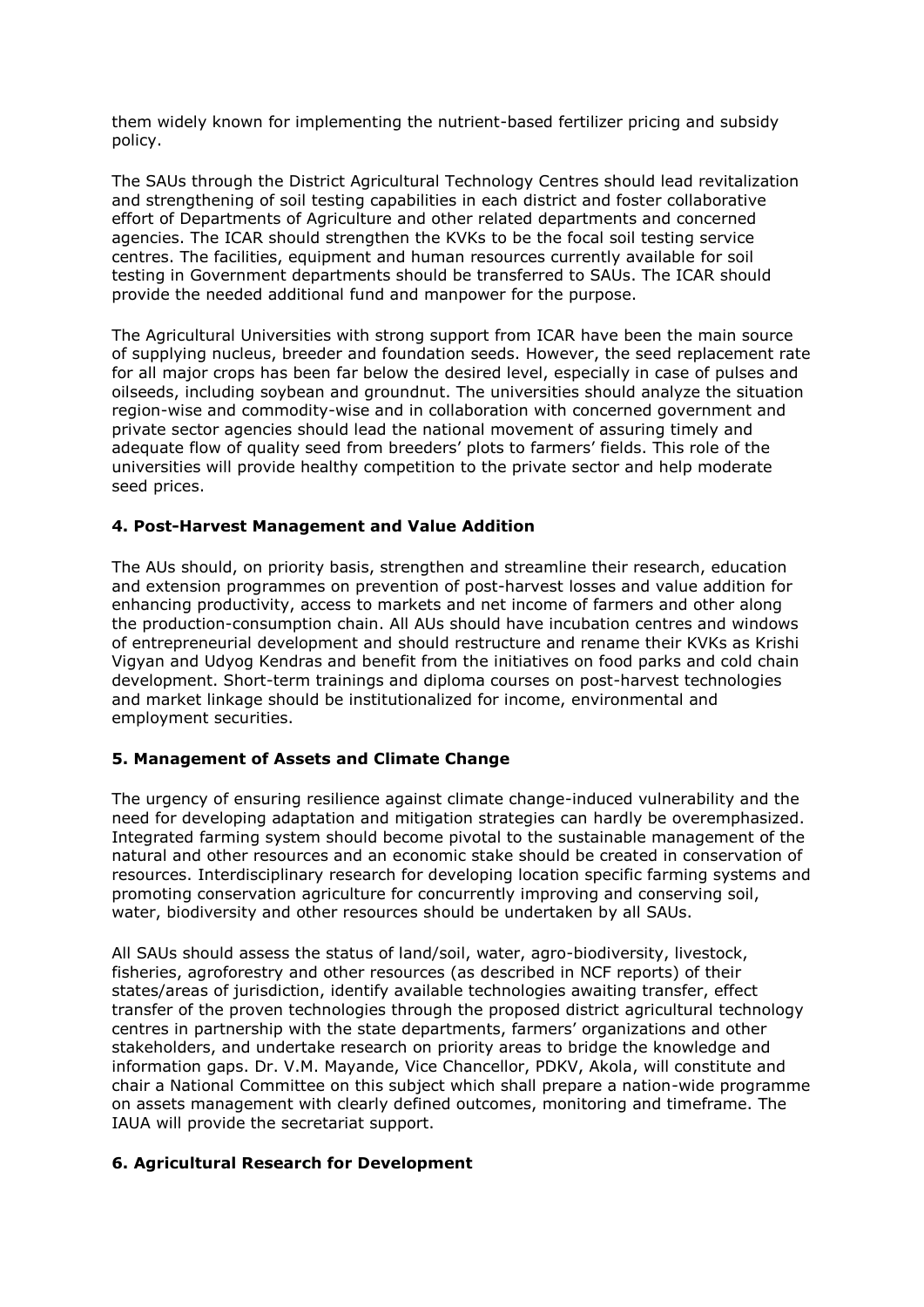For judicious and effective implementation of the NPF, the AUs should streamline their socio-economic studies and researches with the farmers in focus, including the following aspects:

- Biorisk assessment and management to develop reliable biosecure measures towards harnessing biotechnology and other cutting-edge technologies.
- Implementation of land reforms, prospects of contract farming, diversion of food land to fuel farming,
- Food prices, agricultural prices, input prices, net income level of farmers, level of MSPs and MSP coverage, farmgate price and retail price, minimizing price slippage, management of market volatility, insulating the poor from the uncertainties, and translating price incentives into increased net income and welfare of farmers.
- Standardization of the methodology for identification of the poor and hungry and quantifying the depth of hunger and poverty,
- Enhancing the role of the private sector in augmenting agricultural research, education and extension for development, particularly for welfare of the farmer
- Prospects of agricultural diversification at small farms
- Carbon budgeting, trading and dispensation of carbon credits

#### **7. Human Resource Development**

Diploma courses in farming system should be institutionalized by the SAUs, particularly for extension and Panchayat personnels and other development agents involved in technology assessment and transfer with emphasis on conservation agriculture, climate change management and market-led extension. Need-based certificate courses on IPM, INM, seed production etc. should be introduced in all SAUs. Preference for enrollment for such courses should be given to school and college drop-outs as well as to literate progressive farmers, including those chosen for organizing farmers' field schools.

Each SAU should restructure its curricula for enabling every farm and home science graduate to become an entrepreneur and to make agricultural education gender sensitive. Private companies manufacturing and distributing agricultural inputs and related products should , other things being equal, give preference to agricultural graduates for employment and granting licenses and dealerships.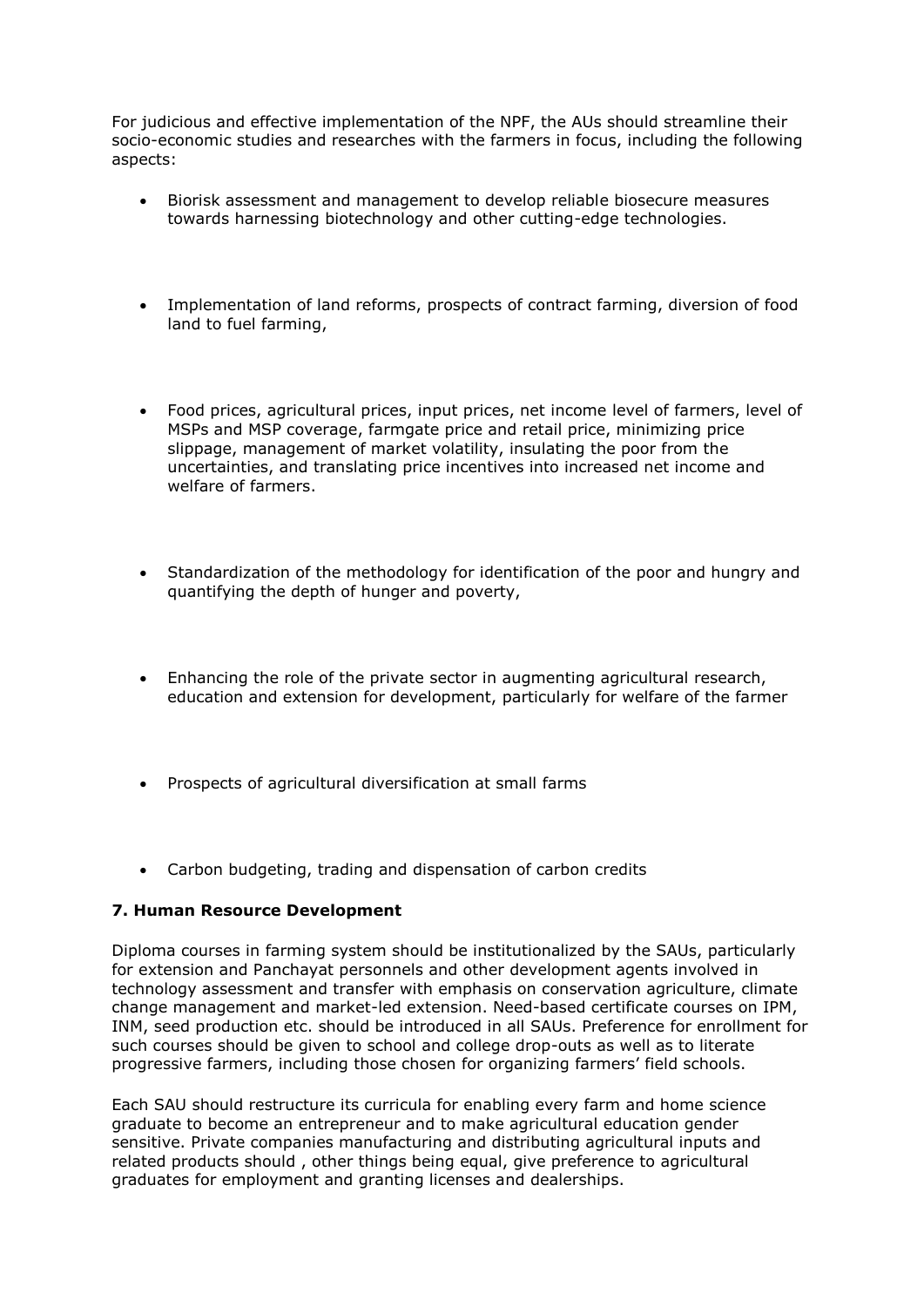The University courses and the learning processes should be rendered intellectually stimulating and economically rewarding. The currently available staff at SAUs is, however, not adequately equipped to impart training in several of the new areas and for implementing proposed new curricula. Ministry of Agriculture, ICAR, Ministry of Human Resources and UGC should provide financial support to SAUs for retraining and retooling the university staff to upgrade their overall skills to meet the new demands. Agriculture should be introduced as a core subject at the Primary School level to attract and retain the youth in agriculture.

# **8. Information and Communication Technology for Development**

Agricultural universities are ideally disposed to the documentation, validation and refinement of traditional knowledge in agriculture and should serve as a knowledge hub for indigenous technologies. The SAUs should assist local farmers and communities in getting their varieties, breeds, technologies and knowledge registered with concerned national authorities.

# **9. Institutions**

Pursuing the initiative of the Comprehensive District Agricultural Plan (CDAP), Panchayat Raj Institutions should be empowered to be effectively involved in the grassroots planning and implementation with transparent accountability, responsibility and authority, particularly in the management of agricultural assets. SAUs should help in strengthening the PRIs primarily through training and augmenting their information and communication capacities. A strong and synergistic partnership between SAUs and PRIs is essential for effective technology transfer, extension, training, and community and women participation.

# **10. Empowerment of Women Farmers**

The launching of the Mahila Kisan Sashaktikaran Pariyojana to meet the specific needs of women farmers is a step towards promoting inclusiveness and mainstreaming of the human and gender dimensions in farm policies and programmes. Toward this cause, special and specific training programme for women should be planned by SAUs. Panchayat Raj Institutions should be requested to nominate women participants for the training programmes.

# **11. Governance**

On behalf of the SAUs, the IAUA should approach and follow-up with all state governments to duly include agricultural universities in their state, district and local level agricultural development planning and the universities should be assigned lead role in planning and implementation of agricultural research, education, extension and technology transfer for development programmes.

The Acts And Statutes of the SAUs are at great variance and often outdated and outmoded. The IAUA should prepare a Model Act for agricultural universities and have it approved by all concerned and assist and monitor its adoption and implementation by individual universities as per the local specifications with the foremost aim of serving the farmers and improving agrarian livelihoods.

Each SAU should constitute its own standing committee chaired by the VC for monitoring and guiding operationalization of the NPF.